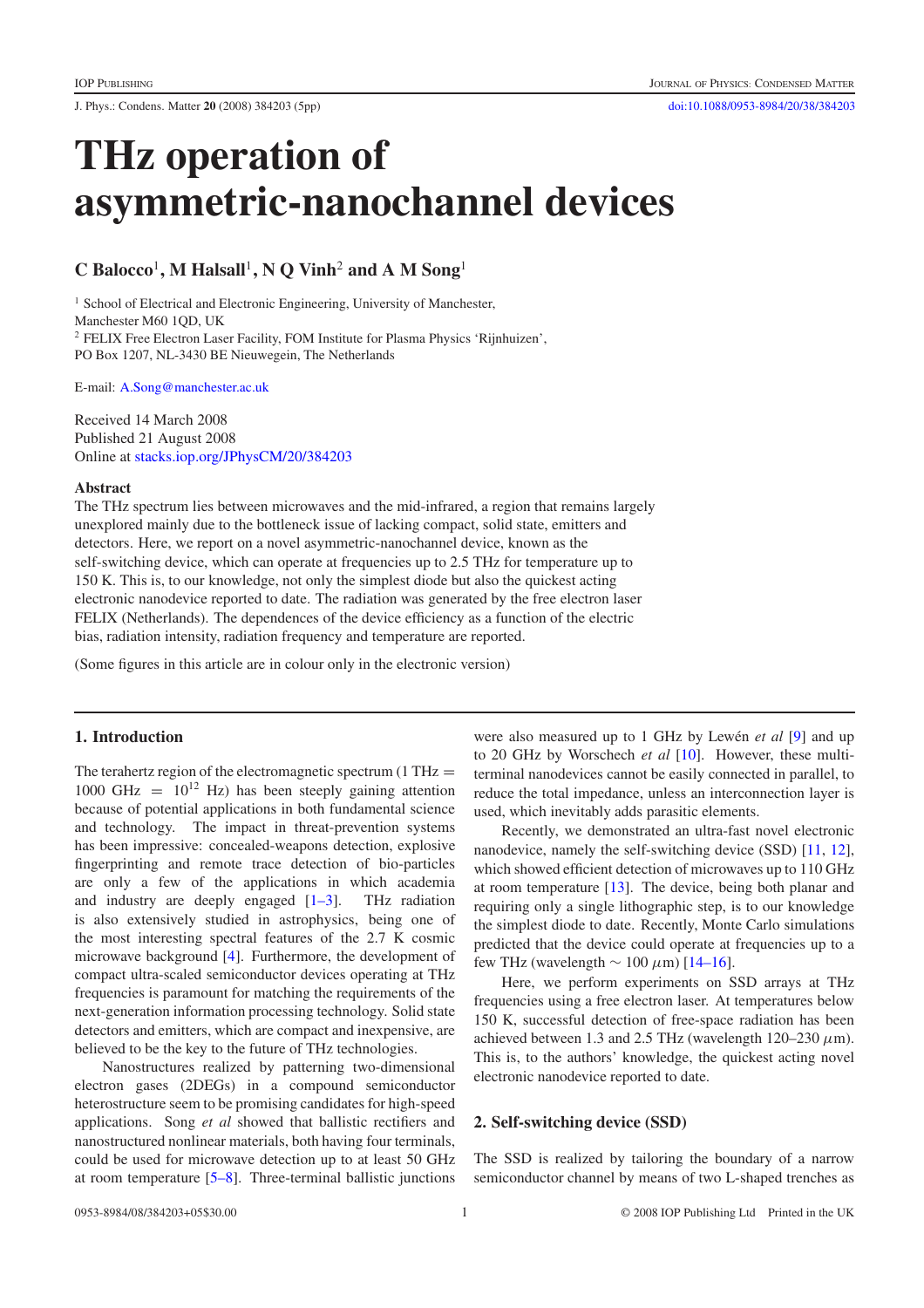<span id="page-1-0"></span>

**Figure 1.** Scanning electron micrograph of an array of SSDs which are connected in parallel. The darker area is that of the trenches etched into the 2DEG.

<span id="page-1-1"></span>

**Figure 2.** Current–voltage characteristic of an array of six SSDs connected in parallel and measured at room temperature.

shown in figure [1.](#page-1-0) A voltage applied over the channel *V* not only changes the potential profile along the channel direction, but also either widens or narrows the effective channel width, depending on its sign. With the device unbiased  $(V = 0)$ , the effective channel width is almost pinched off by the surface states on the etched boundaries. A negative bias  $(V < 0)$ further depletes the channel, whereas a positive bias  $(V >$ 0) counteracts the lateral depletion, widening the effective width of the channel. This results in a strong nonlinear *I*-*V* characteristic, as shown in figure [2,](#page-1-1) resembling that of a conventional diode, but without using any doped junctions or any tunnelling barriers (details in [\[11\]](#page-4-5)).

The threshold voltage is determined by the geometrical width of the SSD channel, rather than by the material. This adds flexibility, since devices with different turn-on voltages can be designed out of the same semiconductor substrate. The planar SSD layout permits the fabrication of simple circuits without using interconnection layers, minimizing the parasitic elements. For example, linear arrays of SSDs connected in parallel can be fabricated by simply placing SSDs next to each

<span id="page-1-2"></span>

**Figure 3.** Structure of the wafer used to fabricate the SSD arrays. The 2DEG is confined in the 9 nm thick InGaAs quantum well located 40 nm below the surface.

other. Moreover, by folding a linear array as many times as required, a large area, e.g., a whole wafer, can be turned into an active device.

The SSD can be modelled as a conventional field-effect transistor where its gate electrode has been short-circuited with its drain electrode. The simple treatment developed in [\[17\]](#page-4-9) predicted for an SSD with a channel completely depleted by surface states a current proportional to the square of the applied voltage in forward bias over threshold, or zero otherwise, in very good agreement with the experiments. A more accurate description of the transport properties of SSDs, aided by Monte Carlo simulations, in both the AC and DC regimes, is in [\[14–16,](#page-4-8) [18\]](#page-4-10).

## **3. Fabrication**

The devices were fabricated out of an  $In_{0.75}Ga_{0.25}As/InP$  wafer, sketched in figure [3,](#page-1-2) in which free electrons were confined to a 2DEG in a 9 nm thick quantum well, located 40 nm below the surface. The carrier density and the electron mobility at *T* = 4 K were 4.5 × 10<sup>15</sup> m<sup>-2</sup> and 45 m<sup>2</sup> V<sup>-1</sup> s<sup>-1</sup>, respectively, as determined by Hall measurements. The active areas of the SSDs could be fabricated in just one highresolution lithographic step, avoiding critical mask alignments and interconnection layers. All the devices were defined by EBL followed by an HBr-based wet etching. The ohmic contacts were formed by alloying Au/Ge/Au at 390 ◦C. Several arrays with a different numbers of elements and different layouts have been fabricated and tested. The SSD channels were  $1.2 \mu$ m long, and 60–100 nm wide. The SSD arrays were etched in a 7  $\mu$ m wide two-terminal mesa structure, which could accommodate up to six SSDs.

#### **4. THz wave detection**

Electronic devices with a nonlinear diode-like *I* –*V* characteristic, such as the SSD, can be used to rectify an AC input to a DC output. If the voltage across the diode is

$$
V = V_0 + v_0 \cos \omega t, \tag{1}
$$

where  $V_0$  is the applied DC bias and  $v_0$  is the amplitude of a small sinusoidal signal of frequency  $f = \omega/2\pi$ . The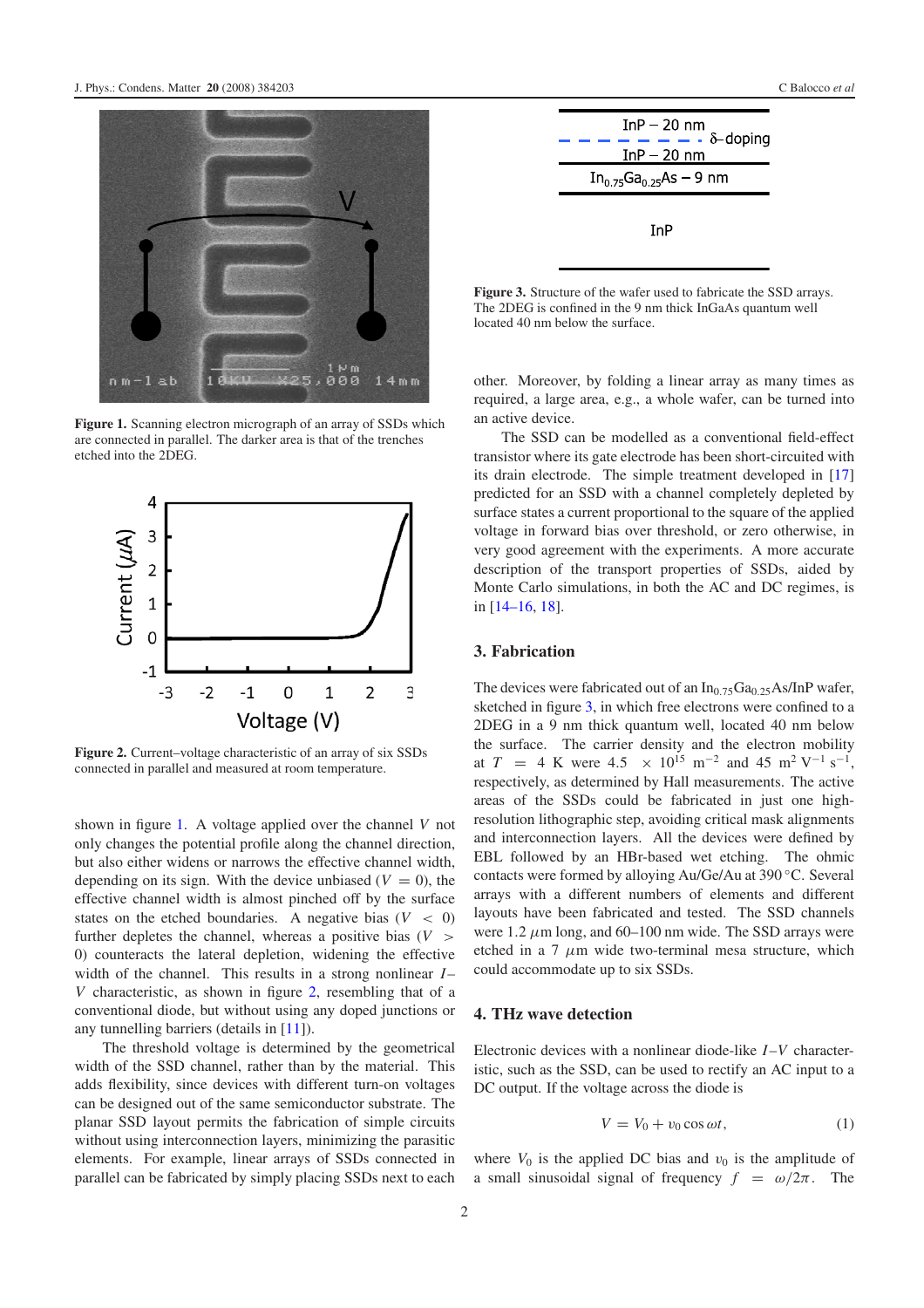<span id="page-2-1"></span>

**Figure 4.** Set-up used to measure the response of SSDs illuminated by THz radiation. The FELIX beam is focused onto the SSDs by a parabolic mirror. The SSDs are biased through a resistor by a 9 V battery.

Taylor expansion leads to the small-signal approximation of the current  $[19]$ :

$$
I = I_0 + v_0 G_d \cos \omega t + \frac{v_0^2}{2} G'_d \cos^2 \omega t + \cdots
$$
 (2)

$$
= I_0 + \frac{v_0^2}{4} G'_d + v_0 G_d \cos \omega t + \frac{v_0^2}{4} G'_d \cos 2\omega t + \cdots, \quad (3)
$$

where  $I_0$  is the bias current,  $G_d = \frac{dI}{dV}|_{V=V_0}$  the differential conductance,  $G'_d = \frac{d^2 I}{dV^2}|_{V=V_0}$  the second derivative of  $I(V)$  at  $V = V_0$ , also referred to as the bowing coefficient, and  $\frac{v_0^2}{4}G_d$ is the rectified DC current. In an open-circuit configuration the voltage across the device will be

<span id="page-2-0"></span>
$$
\beta_v = \frac{v_0^2}{4} G'_d \frac{1}{G_d}.
$$
\n(4)

Equation [\(4\)](#page-2-0) shows how the detected open-circuit voltage is proportional to the power of the AC signal and the bowing coefficient, loaded on the device differential impedance.

Moreover, since all the SSDs were connected in parallel and worked simultaneously, the overall noise level was expected to be lower than in a single SSD, as can be determined with the following simple model. Let us assume that  $\Delta i$  is the rectified DC current flowing in a single SSD, and *ni* the rms noise generated by a single SSD. The total current rectified by *M* SSDs,  $\Delta I$ , is

$$
\Delta I = M \times \Delta i,\tag{5}
$$

and the total rms current noise  $N_i$  is

$$
N_i = \sqrt{M \times n_i^2}.
$$
 (6)

The signal-to-noise ratio of the array  $(\frac{S}{N})_{\text{tot}}$  is

$$
\left(\frac{S}{N}\right)_{\text{tot}} = \frac{\Delta I}{N_i} = \frac{M \times \Delta i}{\sqrt{M \times n_i^2}} = \sqrt{M} \times \left(\frac{S}{N}\right)_{\text{single}},\tag{7}
$$

where  $(\frac{S}{N})_{\text{single}}$  is the signal-to-noise ratio of a single SSD. The signal-to-noise ratio of the *M*-element array is hence  $\sqrt{M}$ times higher than that of a single SSD.

<span id="page-2-2"></span>

**Figure 5.** Structure of the macropulses (a), repeated every 200 ms (5 Hz rate), and micropulses (b), repeated every 40 ns (25 MHz rate), of the FELIX beam.

We expect to improve significantly the microwave sensitivity and the frequency response flatness by optimizing our structures. Increasing the number of SSDs in the arrays will further reduce the impedance, helping reduce the time constants related to the parasitic capacitance, and improving the signal-to-noise ratio.

# **5. Measurement set-up**

For our experiments we utilized the THz radiation generated in the European FEL facility FELIX (Free Electron Laser for Infrared eXperiments). During the measurement of the SSD response to the THz radiation, FELIX was operated in the spectral range 230  $\mu$ m (∼1.3 THz)–120  $\mu$ m (2.5 THz), which was the wider continuously tunable range provided by FELIX FEL 1. The micropulse rate was kept constantly at 25 MHz. The average power of the macropulses was 1250  $\mu$ W as measured by a pyrometer. The micropulse peak power was estimated to be approximately 50 kW. We note that the actual power that was effectively applied to the device was orders of magnitude lower because no device antenna was used. The SSD was cooled in a continuous-helium-flow cryostat with windows transparent at THz frequencies.

The set-up used to measure the SSD THz response is sketched in figure [4.](#page-2-1) FELIX's THz beam was focused onto the SSD array by a parabolic mirror. No antenna was used. The array was biased by a 9 V battery through a 10 M $\Omega$  resistor, which forced a current of 0.9  $\mu$ A. Other bias currents were achieved by changing the resistor. The output voltage transient was recorded by a digital oscilloscope.

The time structure of the micropulses and macropulses of the FELIX beam is shown in figure [5.](#page-2-2) The width  $\Delta t$  of the micropulses was estimated from the linewidth of the laser at the wavelength  $\lambda$  with the approximate formula

$$
\Delta t = \frac{\lambda^2}{\Delta\lambda(\%)} \times 0.147. \tag{8}
$$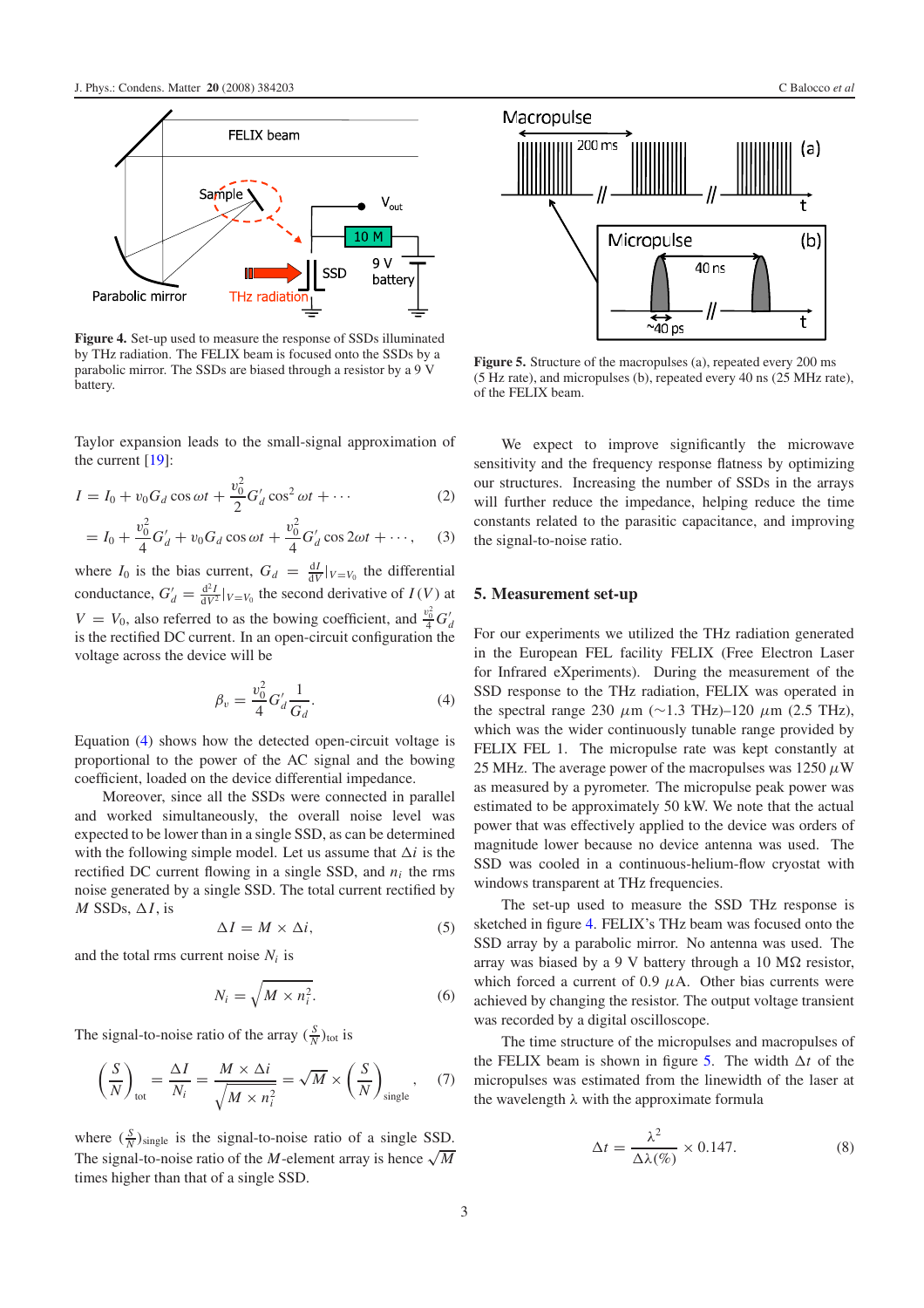<span id="page-3-0"></span>

<span id="page-3-1"></span>**Figure 6.** SSD output as detected by an oscilloscope (solid line).  $V_{\text{out}}$ is extracted by an exponential fitting of the transient (dotted line) and by a constant fitting of the baseline (dashed line).



**Figure 7.** Detected voltage as a function of the current bias measured at 10 K. The radiation wavelength was 200  $\mu$ m. The particular dependence reflects the nonlinearity of the device *I*–*V* characteristic.

## **6. Results and discussion**

Figure [6](#page-3-0) shows the electric signal detected by the SSD array. The first fast transient had a duration of about 10  $\mu$ s, which is about the same as that of the macropulse. The second slow transient is believed to be determined by the parasitic *RC* time constant(s) of the electronic set-up. The detected voltage has been extracted by fitting the transient with an exponential function, in order to avoid artefacts due to the transient tail. The slow transient is well fitted by one exponential function, which suggests a single dominant *RC* time constant, probably due to the stray capacitance of the cryostat connections and the long cables from the cryostat to the oscilloscope.

The detected signal as a function of the current bias is shown in figure [7.](#page-3-1) Different DC currents were forced in the SSD array, which was cooled at 10 K, while the power of the THz beam was kept constant. The profile of the curve reflects the nonlinearity of the device *I* –*V* characteristic: the highest sensitivity was found when the array was fully turned on (approximately at  $3 \mu$ A) as expected; as the current further increased, the *I* –*V* characteristic was linearized by the parasitic series resistance and the efficiency dropped.

<span id="page-3-2"></span>

**Figure 8.** Detected voltage as a function of the beam attenuation measured at 10 K and at a wavelength of 200  $\mu$ m. At 0 dB, the average macropulse power was 1250  $\mu$ W. The actual power that was effectively applied to the device was much lower without using an antenna.

The detected signal as a function of the radiation power is shown in figure [8.](#page-3-2) The FELIX beam filters (3 dB, 5 dB, 10 dB), and their combinations, were used to attenuate the beam power. At 0 dB, the power was 1250  $\mu$ W. Since such a low power was used, one would expect a linear relation between the detected DC voltage and the power (i.e., the device working in the square-law region). However, figure  $8$  shows a sub-linear dependence, which could be explained in the following way: when the high-power micropulse hits the sample a DC voltage across the device is induced, which drives the SSD array to a low-impedance region. After the micropulse is finished, the SSD array falls back in a relatively high-impedance region, and the stray capacitance holds the previously detected DC voltage; the decay is not observed because of the fast micropulse rate (40 ns or 25 MHz). The same process is repeated for the forthcoming micropulses. After the macropulse is finished, the held DC voltage has time to decay, as shown in figure [6.](#page-3-0) Following this model, we must now consider the peak power (approximately 50 kW), rather than the average power. It is worth pointing out that only a small fraction of the THz power was actually effectively applied to the SSD array since no antenna was used. Nevertheless the power could not be regarded as 'low', and it seems to be reasonable that the SSD array was driven away from the square-law region.

Figure [9](#page-4-12) shows the detected voltage as a function of the radiation wavelength, ranging from 120  $\mu$ m (2.5 THz) to 230  $\mu$ m (∼1.3 THz) with the sample cooled at 10 K. The dotted trace is the beam power measured by a pyrometer, whereas the solid trace is that detected by the SSD array. Since the relation between detected voltage and power is not linear, it is not possible to normalize the detected signal. However, the signal from the SSD array followed very well the features of the beam power, with a slight efficiency drop, as expected, at the lower wavelengths.

Finally, the detected signal as a function of the temperature was measured, and the results are reported in figure [10.](#page-4-13) Radiation at 200  $\mu$ m was detected up to 150 K. The reduction of the detected voltage at temperatures above 60 K can be caused by the reduction of the mobility of the 2DEG confined in the  $In_xGa_{1-x}As$  quantum well [\[20\]](#page-4-14).